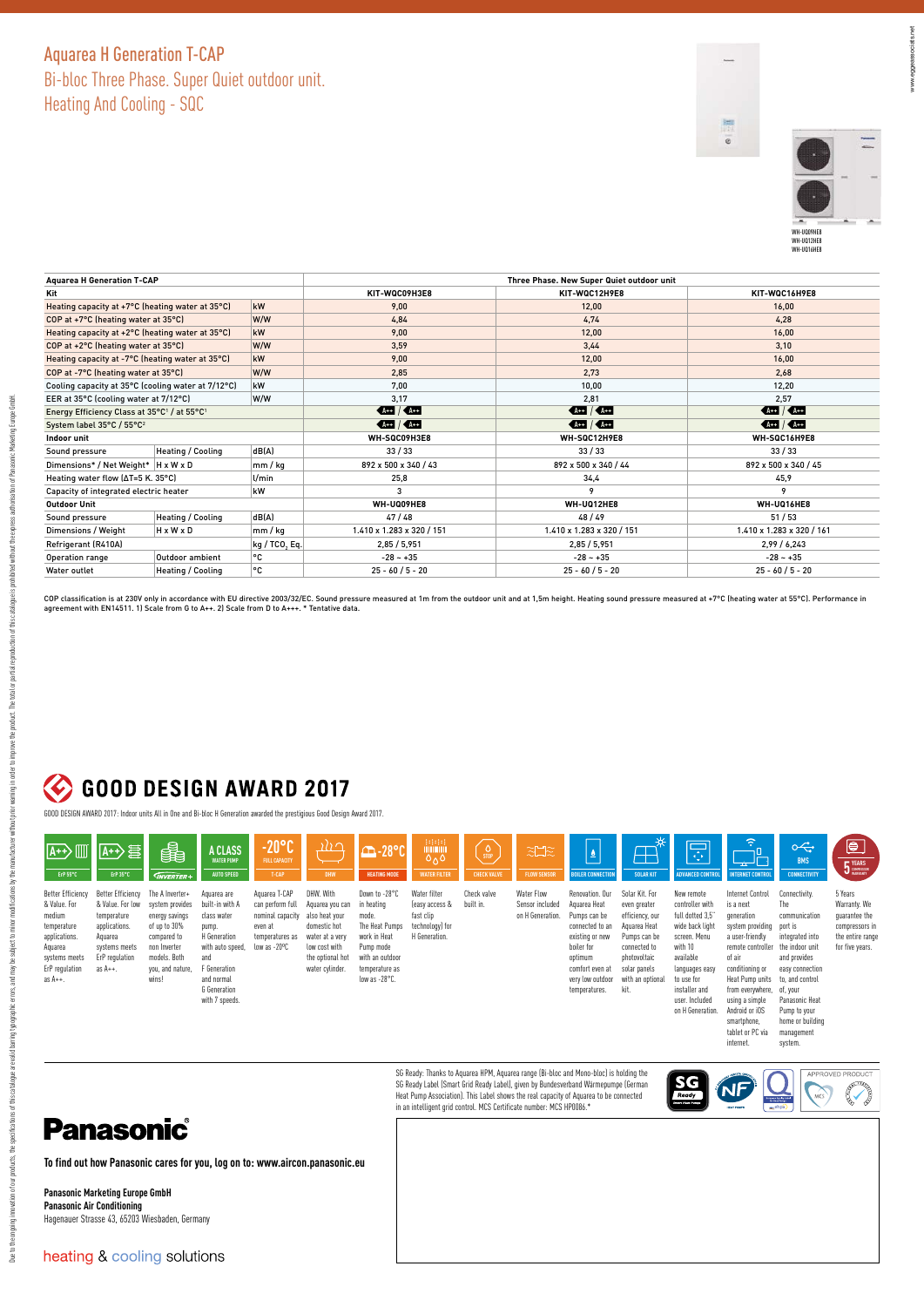# **Panasonic**

# **AQUAERA BI-BLOC T-CAP SUPER QUIET HEAT PUMP**

The super quiet unit for extremely low temperatures and real savings at home

 $\sim$ 



N.





heating & cooling solutions

AQUAREA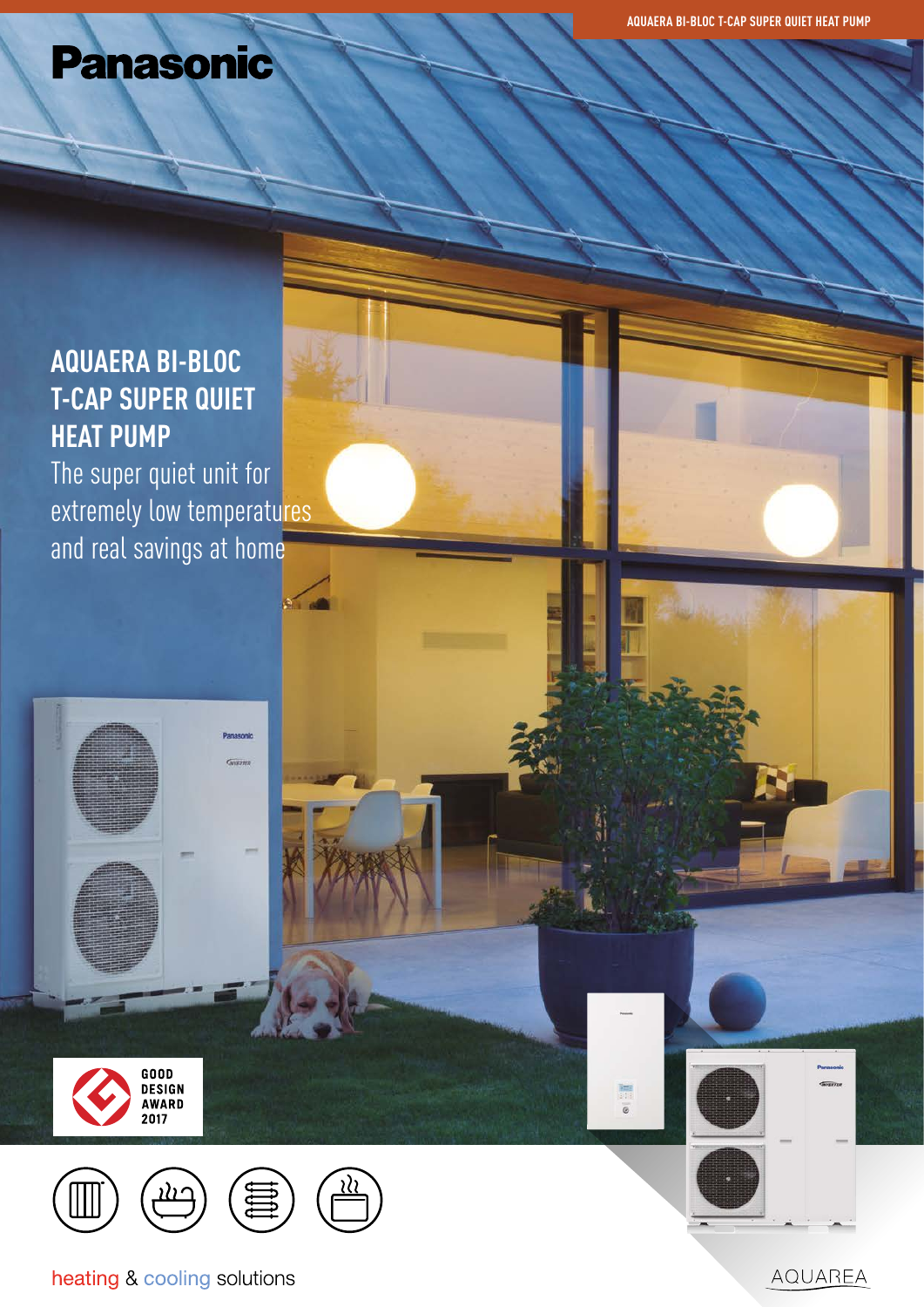# THE PEAK OF COMFORT, EFFICIENCY AND LOW ENERGY COSTS

## **4 reasons why Aquarea is an ideal solution for your home**

#### **Wide range to suit all homes**

**1 2** Aquarea is an innovative low-energy system, designed to provide ideal temperatures and hot water in the home, even with extreme outdoor temperatures. It is highly reliable thanks to the quality of all components, including the compressor, developed and manufactured by Panasonic. With many units to choose from, the Aquarea Range offers a very wide choice to ensure the most appropriate choice for your home - whatever the size.

#### **Heat Pump, 80% of energy for free**

Based on Air to Water heat pump technology, Aquarea is highly efficient and environmentally friendly. It captures heat energy from the ambient air and transfers it to heat the water needed to warm your home, for domestic hot water and even to cool the house if wished. In this way, up to 80% of the heat energy required is taken from the ambient air - even in extremely low temperatures.

New Super Quiet outdoor unit: The noise reduction of 7 dB compared to previous versions is based on power level and when using heating mode. In Quiet mode operation Aquarea can reduce noise by up to 12 dB.





\* Rating conditions: Heating: Inside air temperature: 20°C Dry Bulb / Outside air temperature: 7°C Dry Bulb / 6°C Wet Bulb. Conditions : Water input temperature: 30°C Water output temperature: 35°C